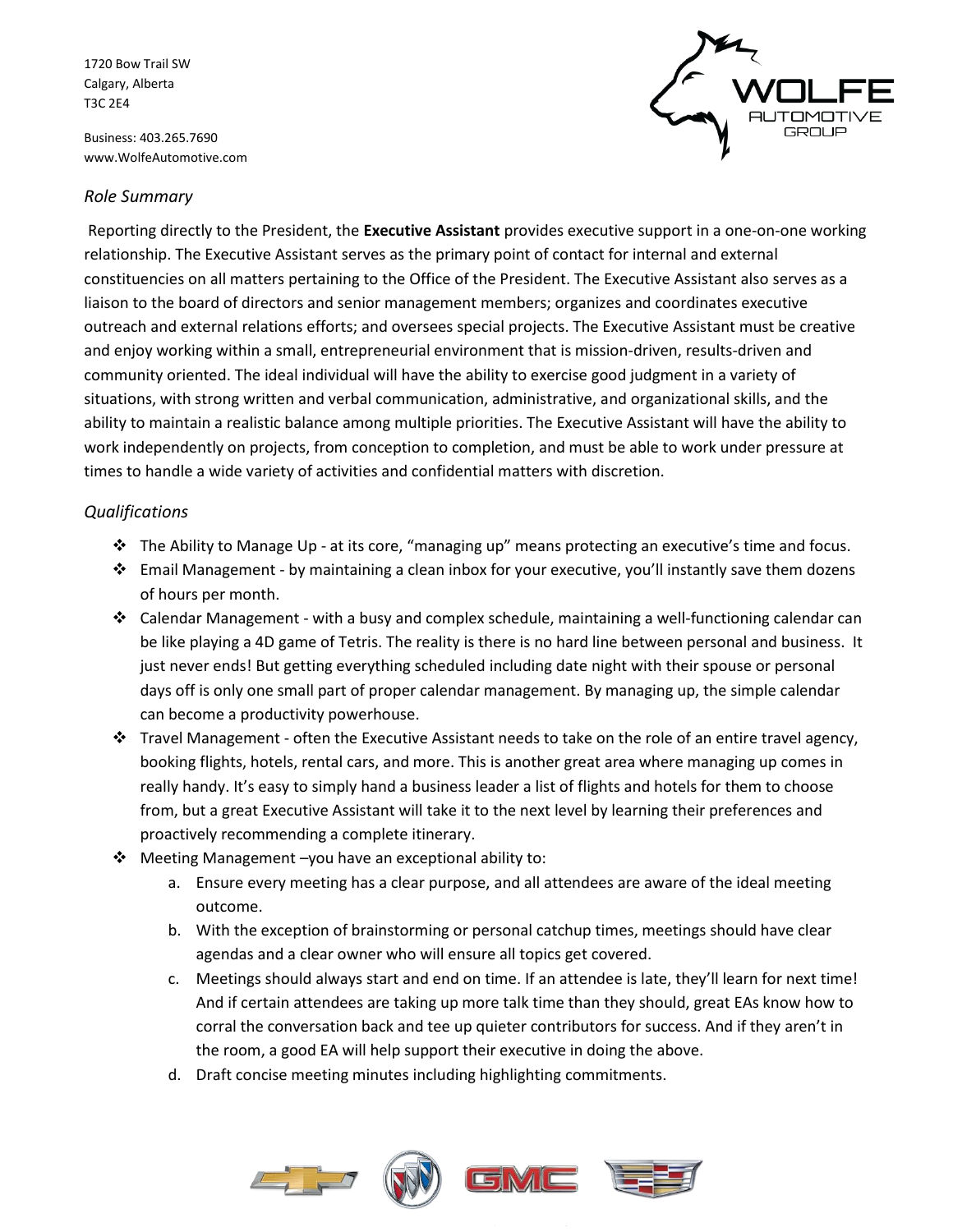1720 Bow Trail SW Calgary, Alberta T3C 2E4

Business: 403.265.7690 www.WolfeAutomotive.com



- e. Communicate commitments to appropriate recipients and follow up on actionable commitments prior to follow up meeting.
- f. Advise the president on achievement or outcome.
- $\dots$  Project Management project management comes as second nature whereby you simply break larger, complex goals down into smaller ones and ensuring that everything (and everyone) stays organized and on track to meet it.
- ❖ Written Communication from travel itineraries to event planning to responding to emails effectively when ghost-writing as your executive, having top-notch writing skills is an absolute must!
- $\dots$  Emotional Intelligence it's crucial to understand and intuit how your client is feeling during certain situations. Paying attention to your executive's needs is crucial for understanding how you can make their work easier—and more effective. Emotional intelligence isn't all about paying attention to your executive though; it also means being able to effectively communicate with them (and others) as well. A large part of an EA's job is to ensure that their executive is staying on-task—and there is definitely a right way and a wrong way to prod your clients to stay focused!
- $\dots$  Strategic Thinking proactively considering how a decision or process will affect the whole organization is an absolute necessity when working as an EA.
- ❖ Proactivity & Anticipating Needs being proactive and anticipating client needs is another key skill in becoming a truly effective Executive Assistant. Whether it's noting your clients preferences around meetings or looking up local hospitals that take their insurance before a big business trip, thinking proactively and anticipating your client's needs makes their life and work easier—and that's the name of the game!
- ❖ Composure Under Pressure working well under crunch time is another essential part of the executive assistant skill set. Thankfully, this is where most EAs shine the brightest!
- $\dots$  Tech Savvy most of the platforms used to manage business today are digital, whether it's a calendar or email or a project or prepare a power point presentation on behalf of the President. So being able to troubleshoot the technical side of things is and will always be incredibly important!
- ❖ Social Media Guru manage social media platforms including LinkedIn.
- ❖ Organization Skills no EA can function well without a great innate sense of organization. It trickles down into many different realms of EA work, and is absolutely essential
- ❖ Professional Discretion practice discretion both within your company and externally, and you'll build trust with your executive for the long haul.
- ❖ Smart Multitasking there are always multiple irons in the fire. The ability to quickly prioritize which needs the most attention first not only helps an EA be more efficient in their work, it also makes the work easier for them too in the long run.